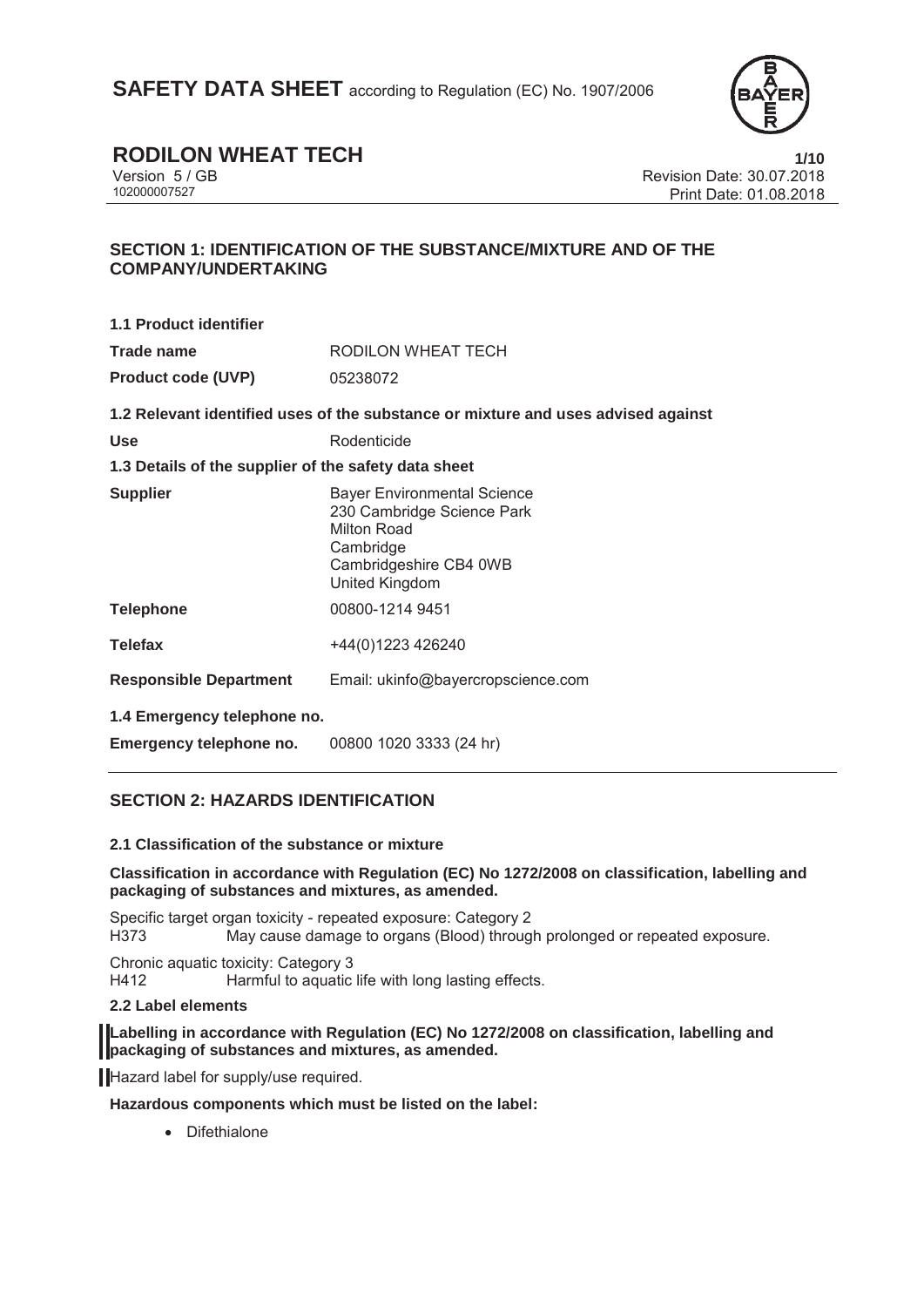

# **RODILON WHEAT TECH**<br>Version 5 / GB **2/10**<br>Revision Date: 30.07.2018

Version 5 / GB<br>
102000007527<br>
Print Date: 01.08.2018 Print Date: 01.08.2018



**Signal word:** Warning

### **Hazard statements**

| H373               | May cause damage to organs (Blood) through prolonged or repeated exposure.           |
|--------------------|--------------------------------------------------------------------------------------|
| H412               | Harmful to aquatic life with long lasting effects.                                   |
| EUH <sub>401</sub> | To avoid risks to human health and the environment, comply with the instructions for |
|                    | use.                                                                                 |

### **Precautionary statements**

| P <sub>260</sub> | Do not breathe dust.                                                                                                                                                                         |
|------------------|----------------------------------------------------------------------------------------------------------------------------------------------------------------------------------------------|
| P273             | Avoid release to the environment.                                                                                                                                                            |
| P314             | Get medical advice/ attention if you feel unwell.                                                                                                                                            |
| P <sub>501</sub> | Dispose of contents/container to a licensed hazardous-waste disposal contractor or<br>collection site except for empty clean containers which can be disposed of as non-<br>hazardous waste. |

### **2.3 Other hazards**

Because of antivitamin K properties of the active ingredient, absorption can inhibit blood coagulation and cause haemorrhagic syndrome.

### **SECTION 3: COMPOSITION/INFORMATION ON INGREDIENTS**

### **3.2 Mixtures**

### **Chemical nature**

Bait (ready for use) (RB) Difethialone 0.0025 % w/w

### **Hazardous components**

Hazard statements according to Regulation (EC) No. 1272/2008

| <b>Name</b>  | CAS-No./                            | <b>Classification</b>                                                                                                                                           | <b>Conc.</b> [%] |
|--------------|-------------------------------------|-----------------------------------------------------------------------------------------------------------------------------------------------------------------|------------------|
|              | $EC-No. /$<br><b>REACH Reg. No.</b> | <b>REGULATION (EC) No</b><br>1272/2008                                                                                                                          |                  |
| difethialone | 104653-34-1                         | Acute Tox. 1, H310<br>Repr. 1B, H360D<br>Acute Tox. 1, H300<br>Aquatic Chronic 1, H410<br>Acute Tox. 1, H330<br>Aquatic Acute 1, H400<br><b>STOT RE 1, H372</b> | 0.0025           |

### **Further information**

difethialone 104653-34-1 M-Factor: 100 (acute), 100 (chronic)

For the full text of the H-Statements mentioned in this Section, see Section 16.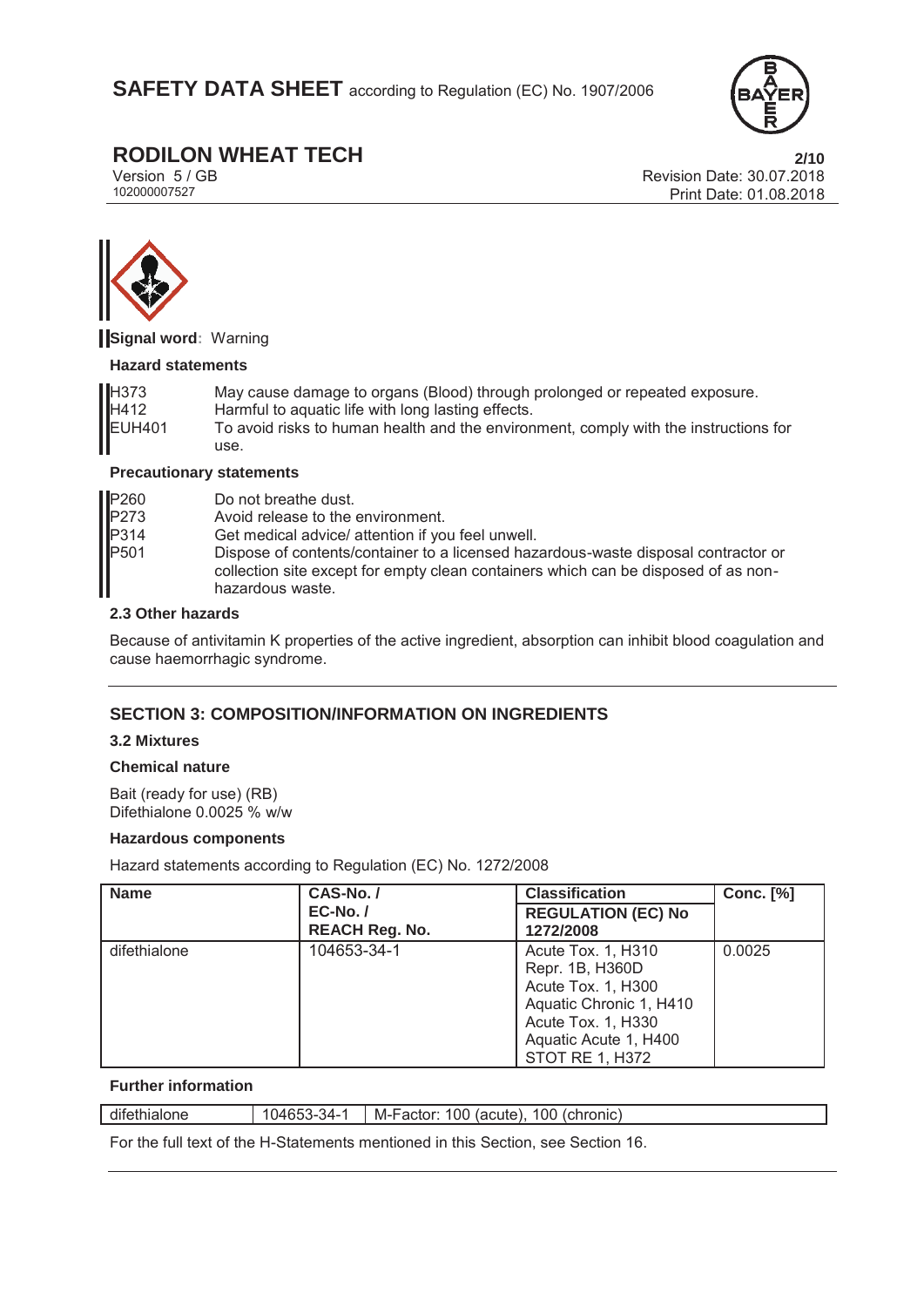

# **RODILON WHEAT TECH** 3/10<br>Version 5/GB Revision Date: 30.07.2018

Version 5 / GB Revision Date: 30.07.2018 Print Date: 01.08.2018

### **SECTION 4: FIRST AID MEASURES**

| 4.1 Description of first aid measures                                          |                                                                                                                                                                                                                                                                                                                                                                                                                                                                                                    |  |
|--------------------------------------------------------------------------------|----------------------------------------------------------------------------------------------------------------------------------------------------------------------------------------------------------------------------------------------------------------------------------------------------------------------------------------------------------------------------------------------------------------------------------------------------------------------------------------------------|--|
| <b>General advice</b>                                                          | Move out of dangerous area. Place and transport victim in stable<br>position (lying sideways). Remove contaminated clothing immediately<br>and dispose of safely. Keep under medical supervision for at least 48<br>hours.                                                                                                                                                                                                                                                                         |  |
| <b>Inhalation</b>                                                              | Move to fresh air. Keep patient warm and at rest. If symptoms persist,<br>call a physician.                                                                                                                                                                                                                                                                                                                                                                                                        |  |
| <b>Skin contact</b>                                                            | Wash off immediately with soap and plenty of water. If symptoms<br>persist, call a physician.                                                                                                                                                                                                                                                                                                                                                                                                      |  |
| Eye contact                                                                    | Rinse immediately with plenty of water, also under the eyelids, for at<br>least 15 minutes. Remove contact lenses, if present, after the first 5<br>minutes, then continue rinsing eye. If eye irritation or redness persists,<br>see an ophthalmologist.                                                                                                                                                                                                                                          |  |
| Ingestion                                                                      | Do NOT induce vomiting. Rinse mouth. Ingest activated charcoal.<br>Never give anything by mouth to an unconscious person. Call a<br>physician or poison control center immediately.                                                                                                                                                                                                                                                                                                                |  |
| 4.2 Most important symptoms and effects, both acute and delayed                |                                                                                                                                                                                                                                                                                                                                                                                                                                                                                                    |  |
| <b>Symptoms</b>                                                                | If large amounts are ingested, the following symptoms may occur:                                                                                                                                                                                                                                                                                                                                                                                                                                   |  |
|                                                                                | Bloody urine, Bloody faeces, Gum bleeding, Nose bleeding, Bruising<br>and haemorrhage formation                                                                                                                                                                                                                                                                                                                                                                                                    |  |
|                                                                                | Symptoms and hazards refer to effects observed after intake of<br>significant amounts of the active ingredient(s).                                                                                                                                                                                                                                                                                                                                                                                 |  |
| 4.3 Indication of any immediate medical attention and special treatment needed |                                                                                                                                                                                                                                                                                                                                                                                                                                                                                                    |  |
| <b>Risks</b>                                                                   | Because of antivitamin K properties of the active ingredient, absorption<br>can inhibit blood coagulation and cause haemorrhagic syndrome.                                                                                                                                                                                                                                                                                                                                                         |  |
| Treatment                                                                      | Symptoms of poisoning may appear several hours later. Keep under<br>medical supervision for at least 48 hours.                                                                                                                                                                                                                                                                                                                                                                                     |  |
|                                                                                | Local treatment: Initial treatment: symptomatic.                                                                                                                                                                                                                                                                                                                                                                                                                                                   |  |
|                                                                                | Systemic treatment: Monitor: blood picture. Monitor: prothrombin time/<br>INR. Antidote: Vitamine K1. Cases of severe poisoning may require the<br>usual measures like application of blood products or transfusions.<br>Recovery is spontaneous and without sequelae. In case of ingestion<br>gastric lavage should be considered in cases of significant ingestions<br>only within the first 2 hours. However, the application of activated<br>charcoal and sodium sulphate is always advisable. |  |
|                                                                                |                                                                                                                                                                                                                                                                                                                                                                                                                                                                                                    |  |

### **SECTION 5: FIREFIGHTING MEASURES**

| 5.1 Extinguishing media |                                                                 |
|-------------------------|-----------------------------------------------------------------|
| Suitable                | Water spray, Carbon dioxide (CO2), Alcohol-resistant foam, Sand |
| Unsuitable              | High volume water jet                                           |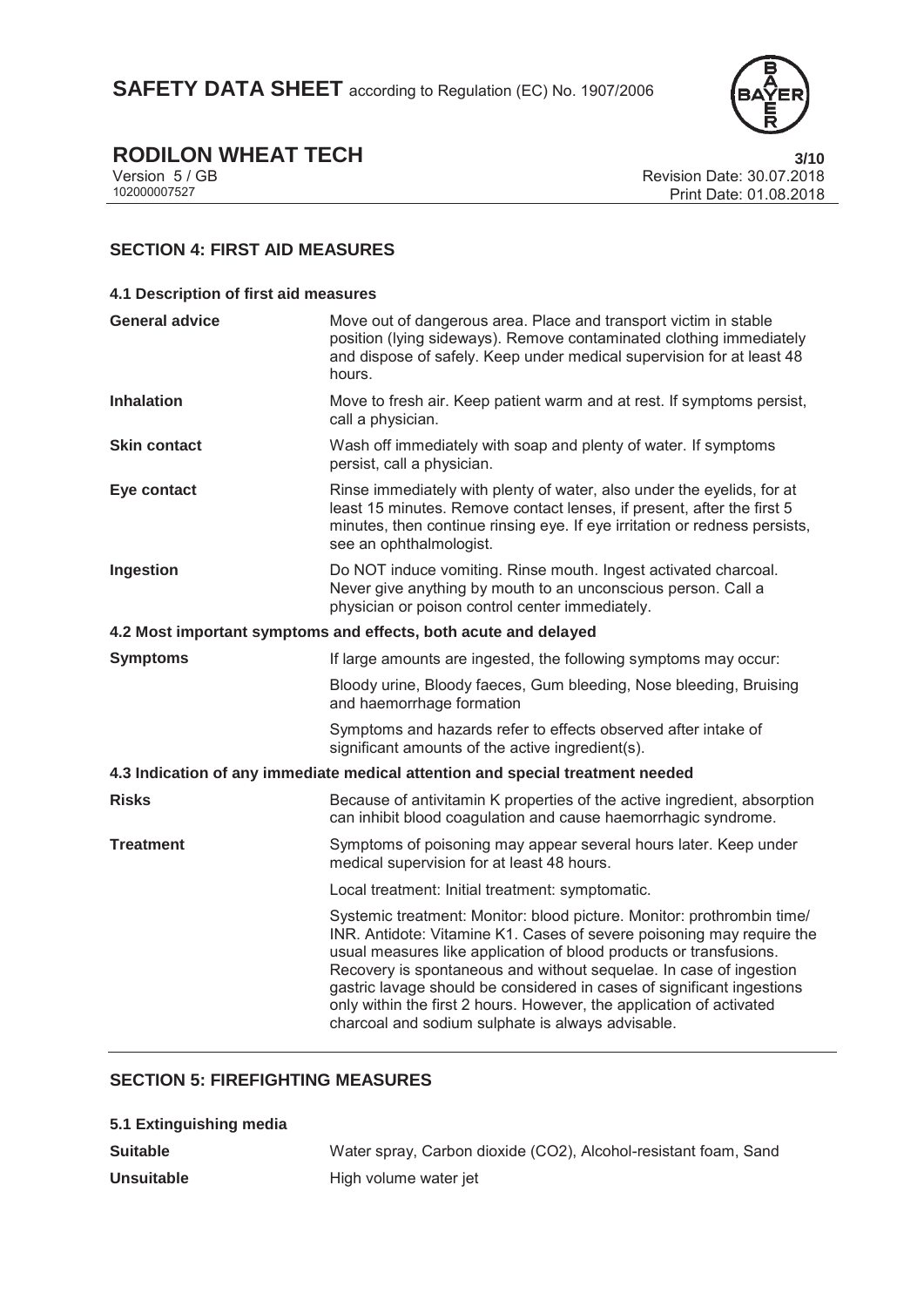

# **RODILON WHEAT TECH** 4/10<br>Version 5/GB Revision Date: 30.07.2018

Version 5 / GB<br>102000007527<br>Print Date: 01.08.2018 Print Date: 01.08.2018

| 5.2 Special hazards arising<br>from the substance or<br>mixture | In the event of fire the following may be released:, Carbon monoxide<br>(CO), Carbon dioxide (CO2), Sulphur oxides, Bromine  |
|-----------------------------------------------------------------|------------------------------------------------------------------------------------------------------------------------------|
| 5.3 Advice for firefighters                                     |                                                                                                                              |
| <b>Special protective</b><br>equipment for firefighters         | In the event of fire and/or explosion do not breathe fumes. Wear self-<br>contained breathing apparatus and protective suit. |
| <b>Further information</b>                                      | Contain the spread of the fire-fighting media. Do not allow run-off from<br>fire fighting to enter drains or water courses.  |

## **SECTION 6: ACCIDENTAL RELEASE MEASURES**

| SECTION 6: ACCIDENTAL RELEASE MEASURES  |                                                                                                                                                                                                                                                                                                                                                                                                                                                                     |  |
|-----------------------------------------|---------------------------------------------------------------------------------------------------------------------------------------------------------------------------------------------------------------------------------------------------------------------------------------------------------------------------------------------------------------------------------------------------------------------------------------------------------------------|--|
|                                         | 6.1 Personal precautions, protective equipment and emergency procedures                                                                                                                                                                                                                                                                                                                                                                                             |  |
| <b>Precautions</b>                      | Keep people away from and upwind of spill/leak. Avoid contact with<br>spilled product or contaminated surfaces. When dealing with a<br>spillage do not eat, drink or smoke.                                                                                                                                                                                                                                                                                         |  |
| <b>6.2 Environmental</b><br>precautions | Do not allow to get into surface water, drains and ground water. If<br>spillage enters drains leading to sewage works inform local water<br>company immediately. If spillage enters rivers or watercourses, inform<br>the Environment Agency (emergency telephone number 0800<br>807060).                                                                                                                                                                           |  |
|                                         | 6.3 Methods and materials for containment and cleaning up                                                                                                                                                                                                                                                                                                                                                                                                           |  |
| Methods for cleaning up                 | The nature of this product, when contained in commercial packs,<br>makes spillage unlikely. However, if significant amounts are spilled<br>nevertheless, the following advice is applicable. Soak up with inert<br>absorbent material (e.g. sand, silica gel, acid binder, universal binder,<br>sawdust). Collect and transfer the product into a properly labelled and<br>tightly closed container. Clean floors and contaminated objects with<br>plenty of water. |  |
| <b>Additional advice</b>                | Check also for any local site procedures.                                                                                                                                                                                                                                                                                                                                                                                                                           |  |
| 6.4 Reference to other<br>sections      | Information regarding safe handling, see section 7.<br>Information regarding personal protective equipment, see section 8.<br>Information regarding waste disposal, see section 13.                                                                                                                                                                                                                                                                                 |  |

### **SECTION 7: HANDLING AND STORAGE**

### **7.1 Precautions for safe handling**

| Advice on safe handling | No specific precautions required when handling unopened<br>packs/containers; follow relevant manual handling advice. Ensure<br>adequate ventilation. Avoid contact with skin, eyes and clothing.<br>Avoid dust formation.                                                      |
|-------------------------|--------------------------------------------------------------------------------------------------------------------------------------------------------------------------------------------------------------------------------------------------------------------------------|
| <b>Hygiene measures</b> | Keep away from food, drink and animal feedingstuffs. Wash hands<br>thoroughly with soap and water after handling and before eating,<br>drinking, chewing gum, using tobacco, using the toilet or applying<br>cosmetics. Wash hands immediately after work, if necessary take a |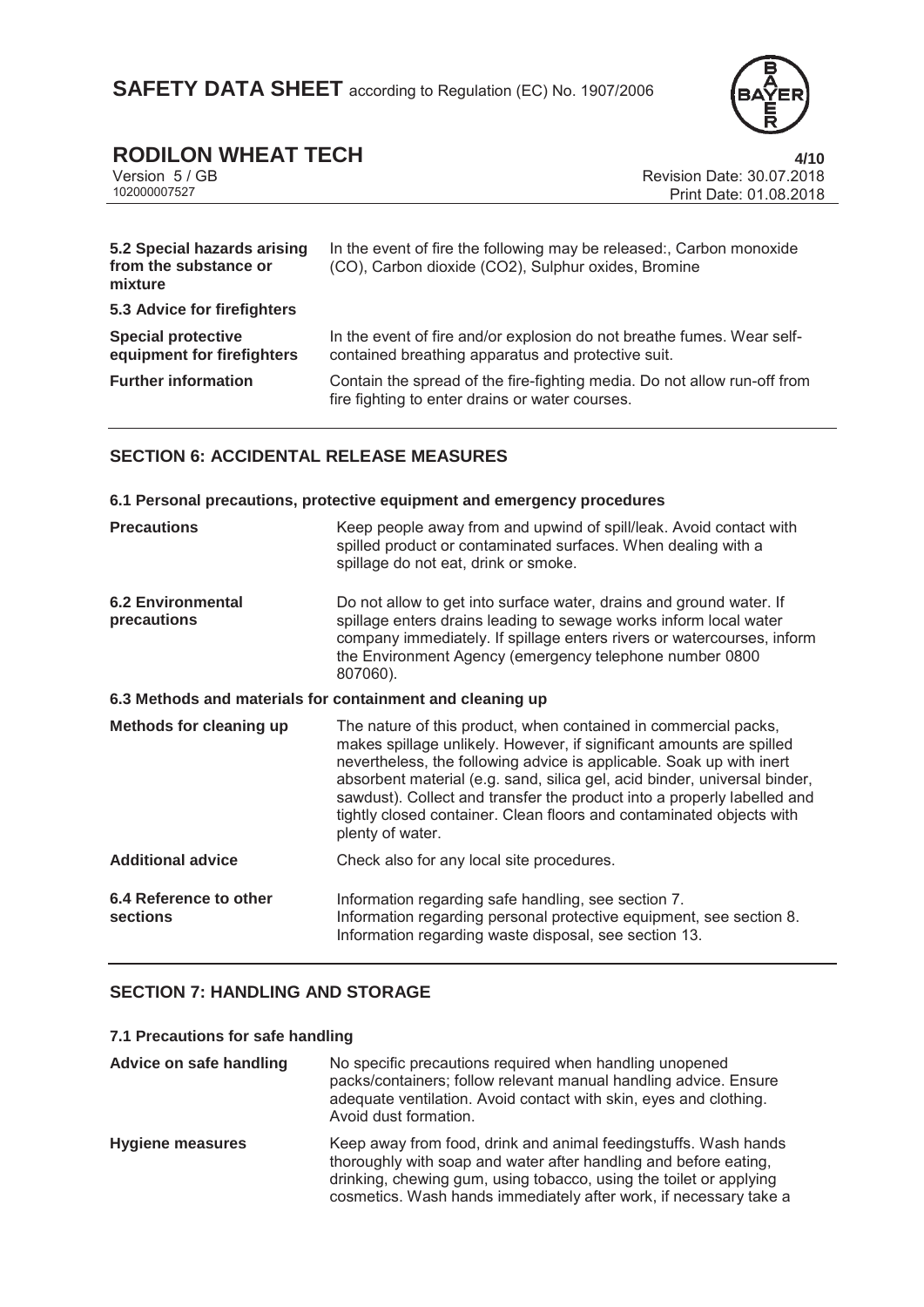

## **RODILON WHEAT TECH** 5/10

Version 5 / GB<br>10200007527<br>Print Date: 01.08.2018 Print Date: 01.08.2018

shower. Avoid contact with skin, eyes and clothing.

### **7.2 Conditions for safe storage, including any incompatibilities Requirements for storage areas and containers** Store in original container and out of the reach of children, preferably in a locked storage area. Keep away from direct sunlight. Keep containers tightly closed in a dry, cool and well-ventilated place. **Advice on common storage** Keep away from food, drink and animal feedingstuffs. **7.3 Specific end use(s)** Refer to the label and/or leaflet.

### **SECTION 8: EXPOSURE CONTROLS/PERSONAL PROTECTION**

### **8.1 Control parameters**

No known occupational limit values.

### **8.2 Exposure controls**

**Refer to COSHH assessment (Control of Substances Hazardous to Health (Amendment) Regulations 2004). Engineering controls should be used in preference to personal protective equipment wherever practicable. Refer also to COSHH Essentials.**

### **Personal protective equipment**

In normal use and handling conditions please refer to the label and/or leaflet. In all other cases the following recommendations would apply.

| <b>Respiratory protection</b> | circumstances of exposure.                                                                                                                                                                                                                                                                                                   | Respiratory protection is not required under anticipated<br>Respiratory protection should only be used to control residual risk of<br>short duration activities, when all reasonably practicable steps have<br>been taken to reduce exposure at source e.g. containment and/or<br>local extract ventilation. Always follow respirator manufacturer's<br>instructions regarding wearing and maintenance.                                                                                                                    |  |
|-------------------------------|------------------------------------------------------------------------------------------------------------------------------------------------------------------------------------------------------------------------------------------------------------------------------------------------------------------------------|----------------------------------------------------------------------------------------------------------------------------------------------------------------------------------------------------------------------------------------------------------------------------------------------------------------------------------------------------------------------------------------------------------------------------------------------------------------------------------------------------------------------------|--|
| <b>Hand protection</b>        | removed.<br>contact time.<br>Material<br>Break through time<br>Glove thickness<br>Protective index<br><b>Directive</b>                                                                                                                                                                                                       | Wash gloves when contaminated. Dispose of when contaminated<br>inside, when perforated or when contamination outside cannot be<br>Please observe the instructions regarding permeability and<br>breakthrough time which are provided by the supplier of the gloves.<br>Also take into consideration the specific local conditions under which<br>the product is used, such as the danger of cuts, abrasion, and the<br>Nitrile rubber<br>> 480 min<br>$> 0.4$ mm<br>Class 6<br>Protective gloves complying with EN<br>374. |  |
| Eye protection                |                                                                                                                                                                                                                                                                                                                              | Wear goggles (conforming to EN166, Field of Use = 5 or equivalent).                                                                                                                                                                                                                                                                                                                                                                                                                                                        |  |
| Skin and body protection      | Wear standard coveralls and Category 3 Type 4 suit.<br>Wear two layers of clothing wherever possible. Polyester/cotton or<br>cotton overalls should be worn under chemical protection suit and<br>should be professionally laundered frequently.<br>If there is a risk of significant exposure, consider a higher protective |                                                                                                                                                                                                                                                                                                                                                                                                                                                                                                                            |  |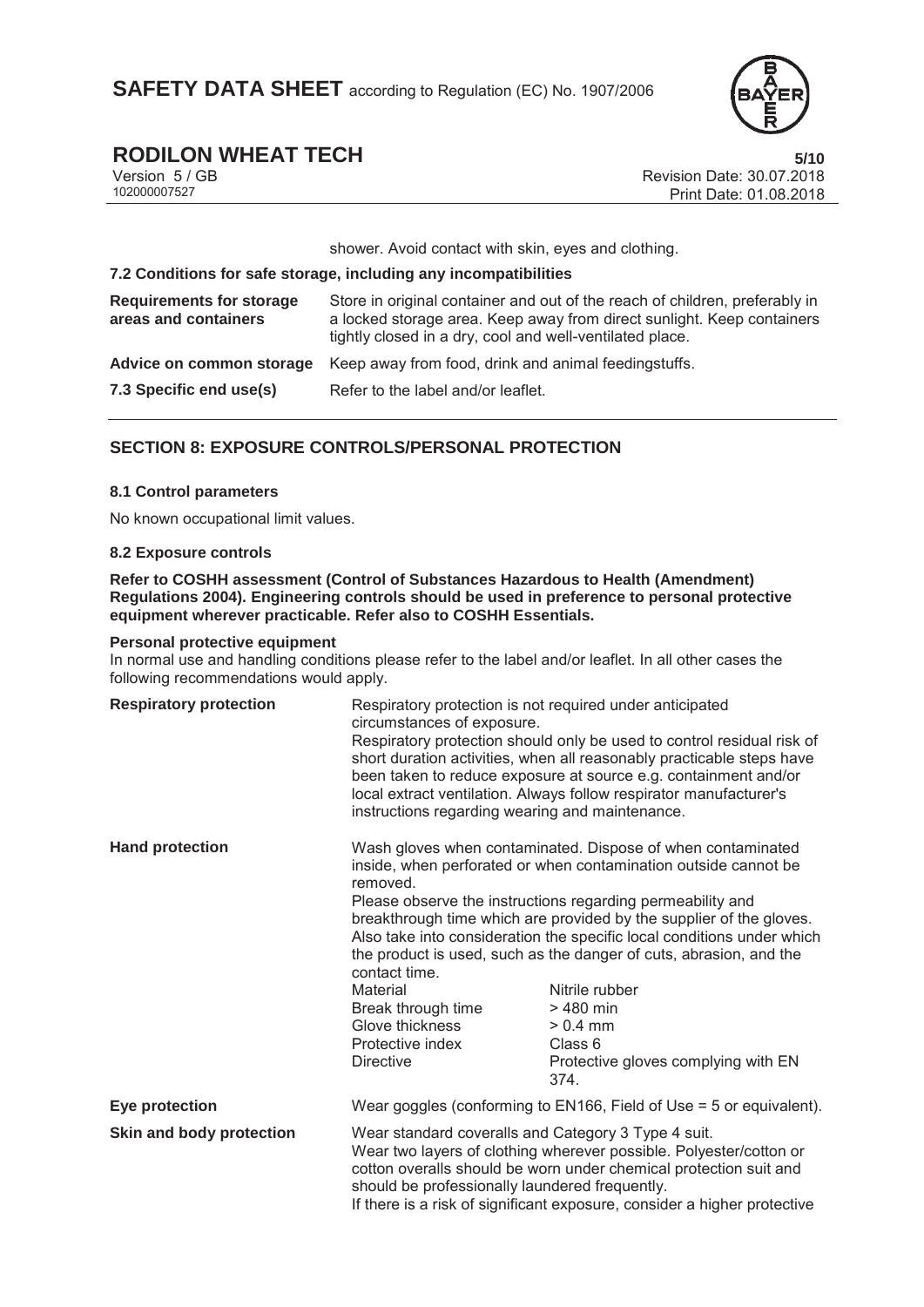

# **RODILON WHEAT TECH** 6/10<br>Version 5/GB<br>Revision Date: 30.07.2018

Version 5 / GB<br>
102000007527<br>
Print Date: 01.08.2018 Print Date: 01.08.2018

type suit.

### **SECTION 9: PHYSICAL AND CHEMICAL PROPERTIES**

### **9.1 Information on basic physical and chemical properties**

| <b>Form</b>                                       | cereals                                                      |
|---------------------------------------------------|--------------------------------------------------------------|
| <b>Colour</b>                                     | red                                                          |
| pH                                                | ca. 6.4 at 1 % (25 °C) (deionized water)                     |
| <b>Density</b>                                    | ca. 0.72 g/cm <sup>3</sup> at 20 $^{\circ}$ C                |
| <b>Bulk density</b>                               | $>= 750 \text{ kg/m}$ 3                                      |
| <b>Water solubility</b>                           | immiscible                                                   |
| <b>Partition coefficient: n-</b><br>octanol/water | Difethialone: log Pow: 6.3                                   |
| 9.2 Other information                             | Further safety related physical-chemical data are not known. |

### **SECTION 10: STABILITY AND REACTIVITY**

| 10.1 Reactivity                                 |                                                                                         |
|-------------------------------------------------|-----------------------------------------------------------------------------------------|
| <b>Thermal decomposition</b>                    | Stable at ambient temperature.                                                          |
| <b>10.2 Chemical stability</b>                  | Stable under recommended storage conditions.                                            |
| 10.3 Possibility of<br>hazardous reactions      | No hazardous reactions when stored and handled according to<br>prescribed instructions. |
| 10.4 Conditions to avoid                        | Extremes of temperature and direct sunlight.                                            |
| 10.5 Incompatible materials                     | Store only in the original container.                                                   |
| <b>10.6 Hazardous</b><br>decomposition products | No decomposition products expected under normal conditions of use.                      |

### **SECTION 11: TOXICOLOGICAL INFORMATION**

| 11.1 Information on toxicological effects   |                                             |
|---------------------------------------------|---------------------------------------------|
| <b>Acute oral toxicity</b>                  | $LD50$ (Rat) $> 5,000$ mg/kg                |
| <b>Acute inhalation toxicity</b>            |                                             |
|                                             | Not relevant because of low dust formation. |
| <b>Acute dermal toxicity</b>                | LD50 (Rabbit) $> 2,000$ mg/kg               |
| <b>Skin corrosion/irritation</b>            | No skin irritation                          |
| Serious eye damage/eye<br><i>irritation</i> | No eye irritation                           |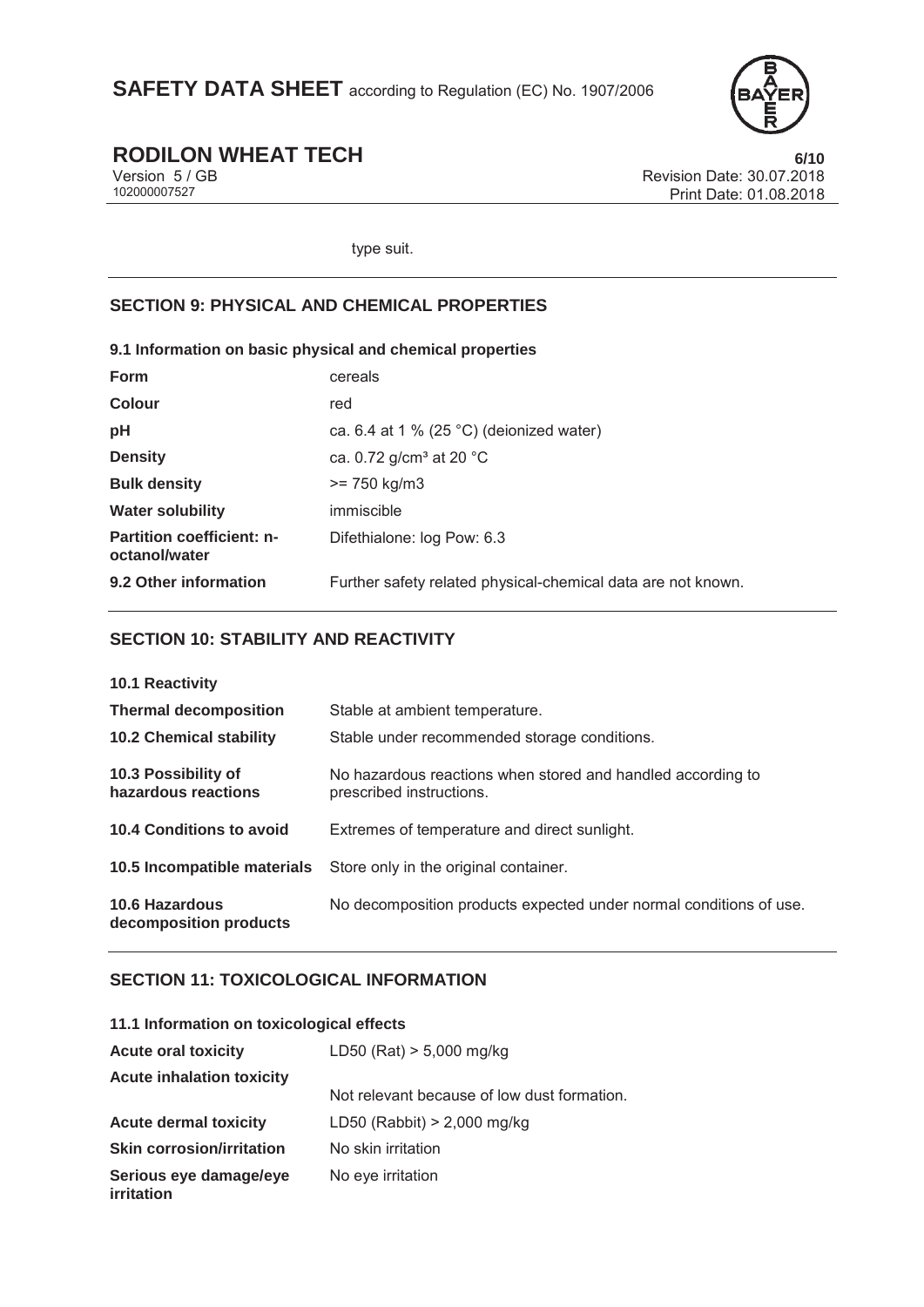**SAFETY DATA SHEET** according to Regulation (EC) No. 1907/2006



# **RODILON WHEAT TECH 7/10**

Version 5 / GB Revision Date: 30.07.2018 Print Date: 01.08.2018

#### **Respiratory or skin sensitisation**  Non-sensitizing.

### **Assessment STOT Specific target organ toxicity – single exposure**

Difethialone: Based on available data, the classification criteria are not met.

### **Assessment STOT Specific target organ toxicity – repeated exposure**

Difethialone caused inhibition of blood coagulation possibly causing hemorrhagic syndrome in animal studies. The toxic effects of Difethialone are related to antivitamin K properties.

### **Assessment mutagenicity**

Difethialone was not mutagenic or genotoxic in a battery of in vitro and in vivo tests.

### **Assessment carcinogenicity**

Difethialone is not considered carcinogenic.

**Assessment toxicity to reproduction** 

Difethialone: May damage the unborn child.

### **Assessment developmental toxicity**

Difethialone did not cause developmental toxicity in rats and rabbits.

### **Aspiration hazard**

Based on available data, the classification criteria are not met.

### **SECTION 12: ECOLOGICAL INFORMATION**

### **12.1 Toxicity**

| <b>Toxicity to fish</b>                             | LC50 (Oncorhynchus mykiss (rainbow trout)) 51,0 µg/l<br>Exposure time: 96 h<br>The value mentioned relates to the active ingredient difethialone.              |  |
|-----------------------------------------------------|----------------------------------------------------------------------------------------------------------------------------------------------------------------|--|
| <b>Chronic toxicity to fish</b>                     | Oncorhynchus mykiss (rainbow trout)<br>NOEC: 22,0 µg/l<br>The value mentioned relates to the active ingredient difethialone.                                   |  |
| <b>Toxicity to aquatic</b><br>invertebrates         | EC50 (Daphnia magna (Water flea)) 4,4 µg/l<br>Exposure time: 48 h                                                                                              |  |
| <b>Chronic toxicity to aquatic</b><br>invertebrates | NOEC (Daphnia magna (Water flea)): 3,0 µg/l<br>The value mentioned relates to the active ingredient difethialone.                                              |  |
| <b>Toxicity to aquatic plants</b>                   | EC50 (Raphidocelis subcapitata (freshwater green alga)) 65,0 µg/l<br>Exposure time: 72 h<br>The value mentioned relates to the active ingredient difethialone. |  |
|                                                     | NOEC (Raphidocelis subcapitata (freshwater green alga)) 32,0 µg/l                                                                                              |  |
| 12.2 Persistence and degradability                  |                                                                                                                                                                |  |
| <b>Biodegradability</b>                             | Difethialone:<br>Not rapidly biodegradable                                                                                                                     |  |

### **12.3 Bioaccumulative potential**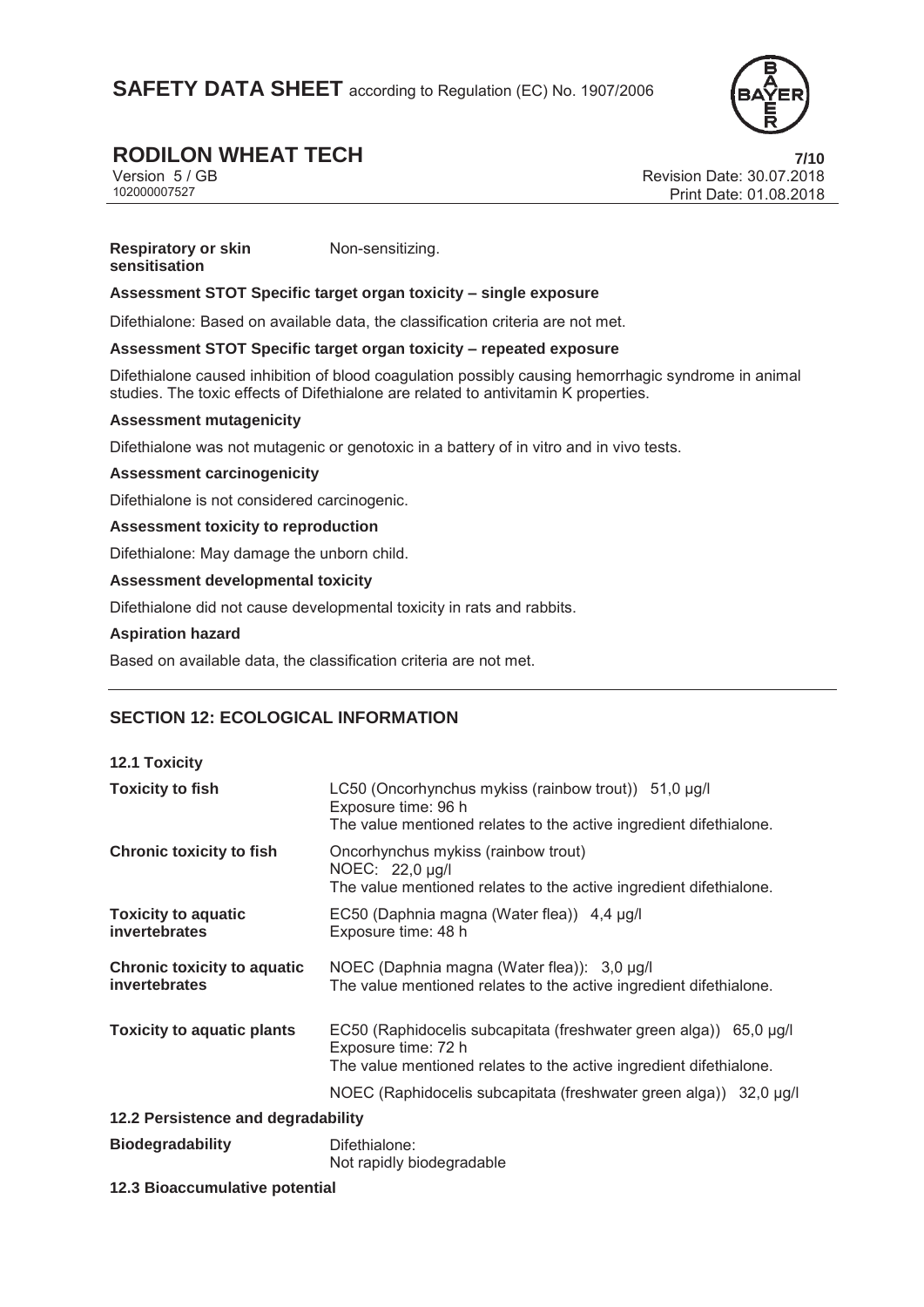

# **RODILON WHEAT TECH** 8/10<br>Version 5/GB Revision Date: 30.07.2018

Version 5 / GB<br>
102000007527<br>
Print Date: 01.08.2018 Print Date: 01.08.2018

| <b>Bioaccumulation</b>                      | Difethialone: Bioconcentration factor (BCF) 39,974<br><b>Bioaccumulative</b>                                                                                                            |  |
|---------------------------------------------|-----------------------------------------------------------------------------------------------------------------------------------------------------------------------------------------|--|
| 12.4 Mobility in soil                       |                                                                                                                                                                                         |  |
| <b>Mobility in soil</b>                     | Difethialone: Immobile in soil                                                                                                                                                          |  |
| 12.5 Results of PBT and vPvB assessment     |                                                                                                                                                                                         |  |
| <b>PBT and vPvB assessment</b>              | Difethialone: This substance is considered to be persistent,<br>bioaccumulative and toxic (PBT). This substance is considered to be<br>very persistent and very bioaccumulative (vPvB). |  |
| 12.6 Other adverse effects                  |                                                                                                                                                                                         |  |
| <b>Additional ecological</b><br>information | No other effects to be mentioned.                                                                                                                                                       |  |

### **SECTION 13: DISPOSAL CONSIDERATIONS**

### **13.1 Waste treatment methods**

| <b>Product</b>                      | In accordance with current regulations and, if necessary, after<br>consultation with the site operator and/or with the responsible authority,<br>the product may be taken to a waste disposal site or incineration plant.<br>Advice may be obtained from the local waste regulation authority (part<br>of the Environment Agency in the UK). |
|-------------------------------------|----------------------------------------------------------------------------------------------------------------------------------------------------------------------------------------------------------------------------------------------------------------------------------------------------------------------------------------------|
| <b>Contaminated packaging</b>       | Empty remaining contents.<br>Do not re-use baits or empty containers.<br>Clean container with water.<br>Not completely emptied packagings should be disposed of as<br>hazardous waste.<br>Rinsed packaging may be acceptable for landfill, otherwise incineration<br>will be required in accordance with local regulations.                  |
| Waste key for the unused<br>product | 06 13 01 <sup>*</sup> Inorganic plant protection products, wood-preserving agents<br>and other biocides                                                                                                                                                                                                                                      |

### **SECTION 14: TRANSPORT INFORMATION**

### **According to ADN/ADR/UK 'Carriage' Regulations/RID/IMDG/IATA not classified as dangerous goods.**

This classification is in principle not valid for carriage by tank vessel on inland waterways. Please refer to the manufacturer for further information.

**14.1 – 14.5** Not applicable.

### **14.6 Special precautions for user**

See sections 6 to 8 of this Safety Data Sheet.

**14.7 Transport in bulk according to Annex II of MARPOL and the IBC Code**  No transport in bulk according to the IBC Code.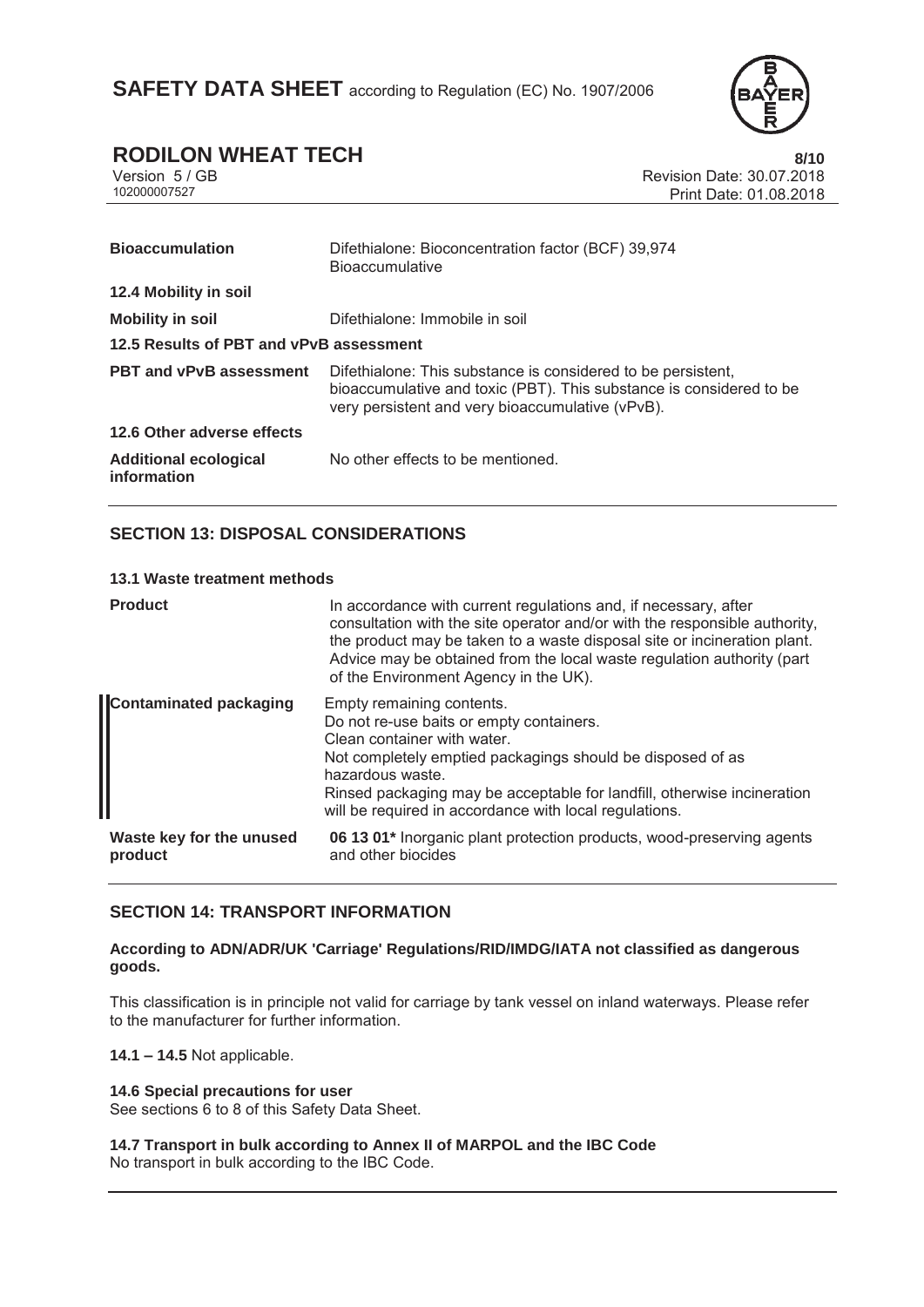

## **RODILON WHEAT TECH 9/10**

Version 5 / GB<br>10200007527<br>Print Date: 01.08.2018 Print Date: 01.08.2018

### **SECTION 15: REGULATORY INFORMATION**

### **15.1 Safety, health and environmental regulations/legislation specific for the substance or mixture**

### **UK and Northern Ireland Regulatory References**

This material may be subject to some or all of the following regulations (and any subsequent amendments). Users must ensure that any uses and restrictions as indicated on the label and/or leaflet are followed.

### **Transport**

Carriage of Dangerous Goods and Use of Transportable Pressure Equipment Regulations 2009 (SI 2009 No 1348)

Merchant Shipping (Dangerous Goods and Marine Pollutants) Regulations 1997 (SI 1997 No 2367) Air Navigation Dangerous Goods Regulations 2002 (SI 2002 No 2786)

### **Supply and Use**

Chemical (Hazard Information and Packaging for Supply) Regulations 2009 (SI 2009 No 716) Chemical (Hazard Information and Packaging for Supply) (Northern Ireland) Regulations 2009 Control of Substances Hazardous to Health Regulations 2002 (SI 2002 No 2677) EH40 Occupational Exposure Limits - Table 1 List of approved workplace exposure limits Control of Pesticide Regulations 1986 Dangerous Substances and Explosive Atmospheres Regulations 2002

### **Waste Treatment**

Environmental Protection Act 1990, Part II Environmental Protection (Duty of Care) Regulations 1991 The Waste Management Licensing Regulations 1994 (as amended) Hazardous Waste Regulations 2005 (Replacing Special Waste Regulations 1996 as amended) Landfill Directive Regulation on Substances That Deplete the Ozone Layer 1994 (EEC/3093/94) Water Resources Act 1991 Anti-Pollution Works Regulations 1999

### **Further information**

WHO-classification: III (Slightly hazardous)

### **15.2 Chemical safety assessment**

A chemical safety assessment is not required.

### **SECTION 16: OTHER INFORMATION**

### **Text of the hazard statements mentioned in Section 3**

| H300  | Fatal if swallowed.                                             |
|-------|-----------------------------------------------------------------|
| H310  | Fatal in contact with skin.                                     |
| H330  | Fatal if inhaled.                                               |
| H360D | May damage the unborn child.                                    |
| H372  | Causes damage to organs through prolonged or repeated exposure. |
| H400  | Very toxic to aquatic life.                                     |
| H410  | Very toxic to aquatic life with long lasting effects.           |
|       |                                                                 |

Ready to use 'Baits' are insecticides packaged in plastic, tamper proof containers.